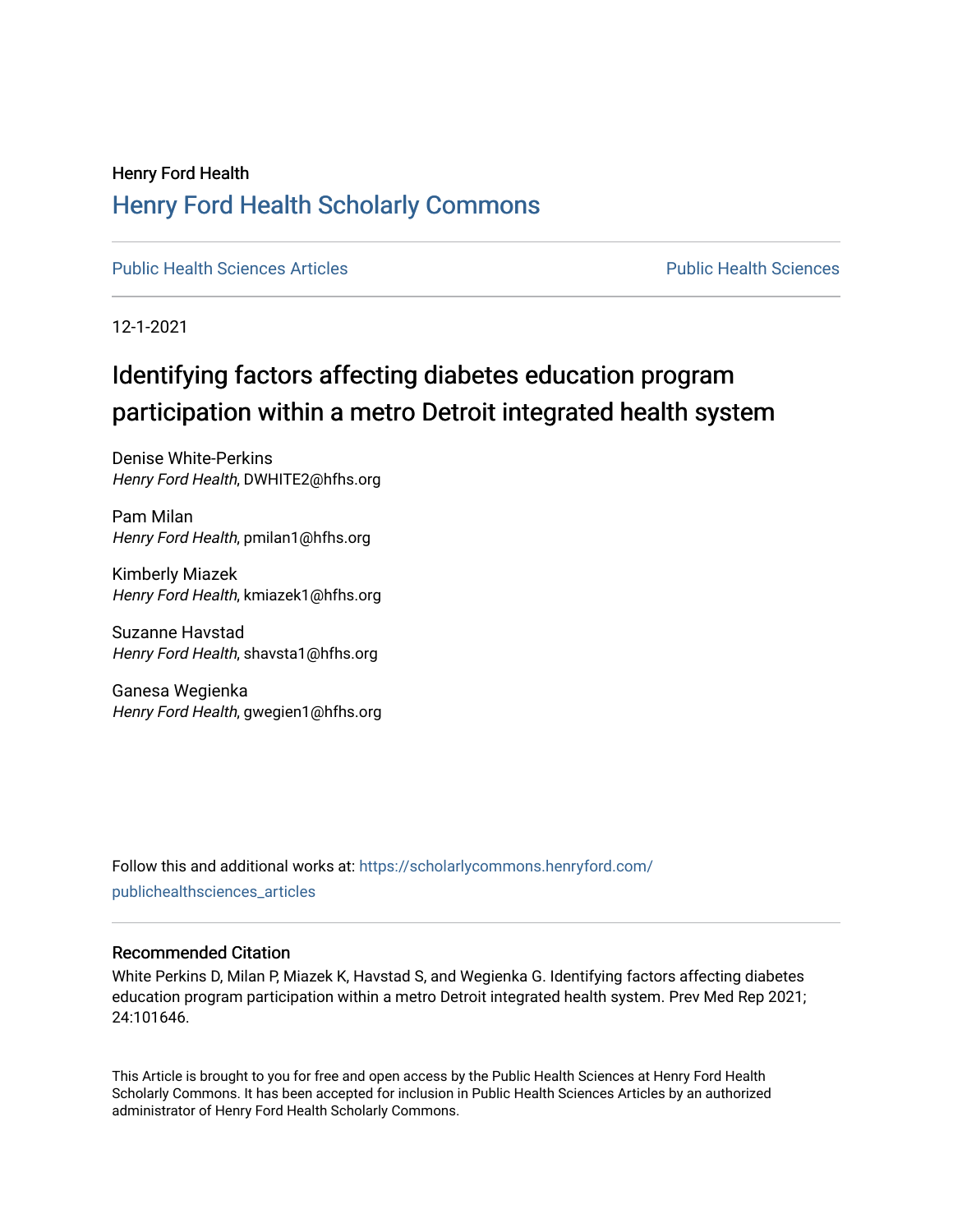

Contents lists available at [ScienceDirect](www.sciencedirect.com/science/journal/22113355)

## Preventive Medicine Reports



journal homepage: [www.elsevier.com/locate/pmedr](https://www.elsevier.com/locate/pmedr) 

## Identifying factors affecting diabetes education program participation within a metro Detroit integrated health system

Denise White Perkins <sup>a, \*</sup>, Pam Milan <sup>b</sup>, Kimberly Miazek <sup>b</sup>, Suzanne Havstad <sup>c</sup>, Ganesa Wegienka <sup>c</sup>

<sup>a</sup> *Department of Family Medicine, Henry Ford Health System, One Ford Place, Detroit, MI 48202, USA* 

<sup>b</sup> *Department of Population Health Sciences, Henry Ford Health System, One Ford Place, Detroit, MI 48202, USA* 

<sup>c</sup> *Department of Public Health Sciences, Henry Ford Health System, One Ford Place, Detroit, MI 48202, USA* 

#### ARTICLE INFO

#### ABSTRACT

*Keywords:*  Diabetes self-management education and support Social determinants of health Diabetes

Diabetes self-management education and support (DSMES) can help people achieve optimal disease control, yet these services often remain underutilized. People referred to these programs by their provider can become disengaged in the program at several key steps. This study applies Classification and Regression Tree analysis to 3796 people with diabetes at a single health system based in the Detroit metropolitan area who were referred for DSMES provided by the health system to determine demographic patterns of those who were successfully contacted to schedule program intake appointments, those who did not attend their intake appointment, and those who began but did not complete their personalized DSMES program. White people *>* 43 years of age, those with a prior A1C value *>* 8.9 and those with Medicaid insurance had the highest rate of not being successfully contacted for their intake appointment. Those who did not attend their intake appointment tended to have Medicaid insurance, be younger than 48 years, and have A1C *>* 8.1. Within the Medicare or private insurance groups, those who did not attend were more likely to be female, of Black race and not partnered. Older males with a lower A1C (≤8.3%) had the lowest rate (34.0%) of failing to complete their DSMES plan. The data showed that almost half of those referred were not successfully contacted. The overall low completion rate of 13.2% confirms the need to examine factors predictive of participation and completion. This study highlights process improvement changes to improve personalization of outreach and engagement.

#### **1. Introduction**

In the United States, 34.2 million people (10.5% of the population) have diabetes; however, 7.3 million (21.4%) of these are undiagnosed ([Centers for Disease Control and Prevention, 2020](#page-8-0)). In 2017, diabetes was the seventh leading cause of death in both Michigan and the United States [\(Murad and Daniel-Wayman, 2019\)](#page-8-0). In 2017, an estimated 11.0% of adults in Michigan reported being told by a provider that they had diabetes with higher prevalence rates among Black, non-Hispanic adults (14.6%) compared with White, non-Hispanic adults (10.5%) ([Murad and](#page-8-0)  [Daniel-Wayman, 2019\)](#page-8-0). Wayne County Michigan, home of Detroit, has a high prevalence of diabetes (12.0%) and obesity (34.7%) ([Fos et al.,](#page-8-0)  [2020\)](#page-8-0). The single best action a patient with diabetes can take to improve their health is to achieve and maintain their glycemic target. However, people with diabetes can face considerable self-management demands

which, when combined with concern about potential or actual disease progression, are directly associated with reports of diabetes distress ([Fisher et al., 2012\)](#page-8-0). Diabetes distress prevalence is reported to be 18%- 45% with an incidence of 38%-48% over 18 months ([Aikens, 2012](#page-8-0)).

Diabetes self-management education and support (DSMES) is recommended for all people with diabetes, and is effective in improving the likelihood of a patient achieving their glycemic target ([Powers et al.,](#page-8-0)  [2020\)](#page-8-0). However, the challenges of self-management heightens when social circumstance impact a person's ability to participate. The 2020 National Standards for DSMES emphasize that providers should identify and address barriers affecting participation in DSMES services following referral; and that health policy, payers, health systems, providers, and health care teams should identify and address barriers influencing pro-viders referrals [\(Powers et al., 2020](#page-8-0)).

The effectiveness of DSMES has been well documented in

<https://doi.org/10.1016/j.pmedr.2021.101646>

Received 4 May 2021; Received in revised form 14 November 2021; Accepted 17 November 2021

Available online 18 November 2021<br>2211-3355/© 2021 The Authors.

*Abbreviations:* BMI, body mass index; CART, Classification and Regression Tree; DSMES, diabetes self-management education and support; EMR, electronic medical record; HFHS, Henry Ford Health System.

<sup>\*</sup> Corresponding author at: One Ford Place, 3E, Detroit, MI 48202, USA.

*E-mail address:* [dwhite2@hfhs.org](mailto:dwhite2@hfhs.org) (D. White Perkins).

<sup>2211-3355/© 2021</sup> The Authors. Published by Elsevier Inc. This is an open access article under the CC BY-NC-ND license (a).org/licenses/by-nc-nd/4.0/).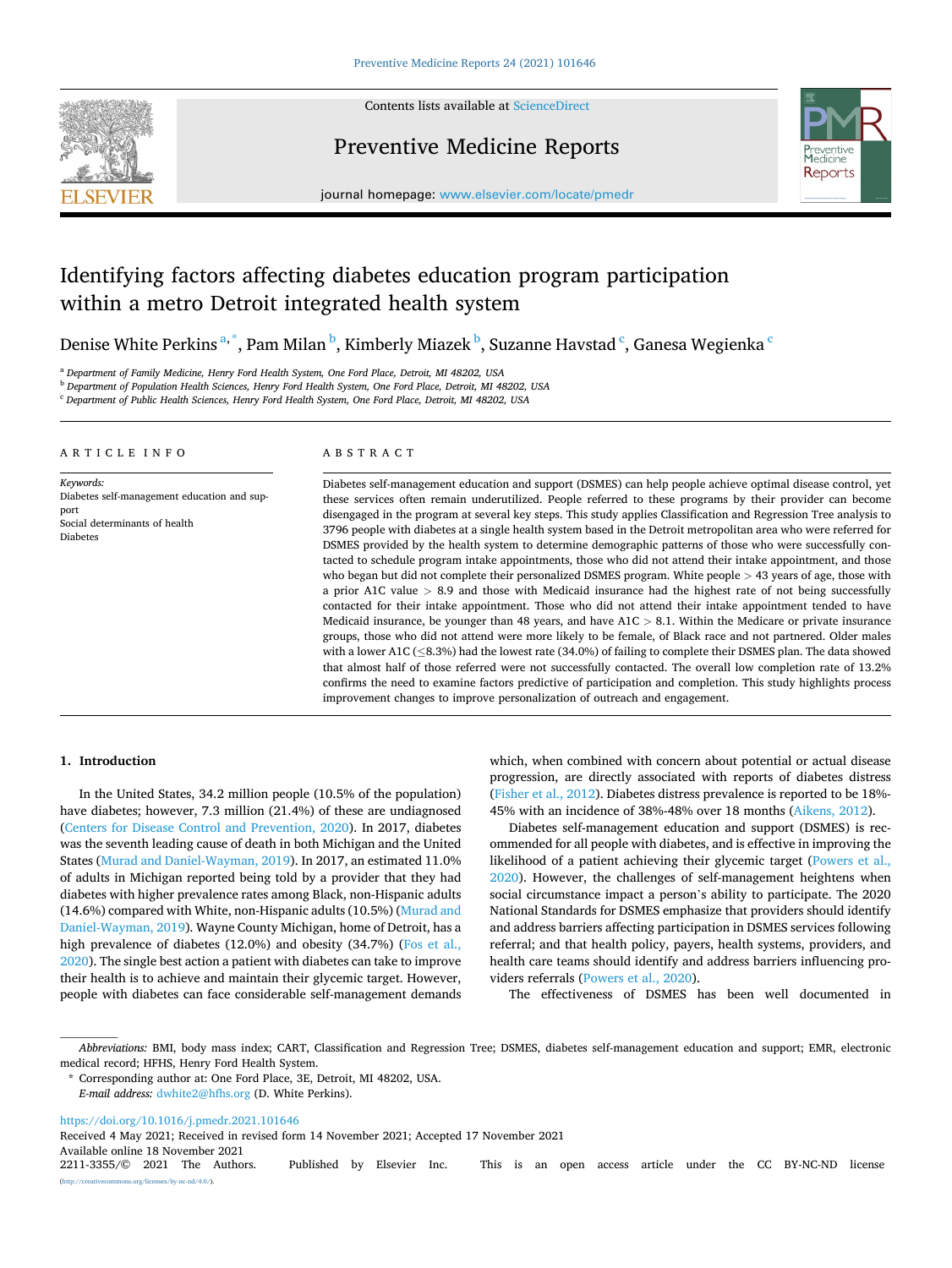<span id="page-2-0"></span>DSMES program engagement of 3,769 subjects.

|                                                              | Count (Percentage) |
|--------------------------------------------------------------|--------------------|
| Referral only (patient not successfully contacted)           | 1868 (49.6)        |
| Successfully contacted and did not attend intake appointment | 588 (15.6)         |
| Attended intake appointment and did not finish DSMES plan    | 816 (21.6)         |
| Completed the DSMES plan                                     | 497 (13.2)         |

DSMES, diabetes self-management education and support

randomized controlled trials comparing diabetes self-management education with usual care ([He et al., 2017\)](#page-8-0). These studies demonstrated that diabetes self-management education can reduce all-cause mortality risk in people with Type 2 diabetes ([He et al., 2017\)](#page-8-0). Despite this, the continued disparity in diabetes outcomes for racial-ethnic minorities, low income and other marginalized populations urges us to more closely examine the patient care process and system level factors that may contribute to this disturbing trend ([Joensen et al., 2019](#page-8-0)).

Henry Ford Health System (HFHS) offers an array of education, support and medication optimization programs that teach people to manage their Type 2 diabetes. However, we estimate that *>* 60% of people with Type 2 diabetes have not yet achieved their glycemic target despite the numerous programs available. DSMES programs may be effective for many of the people who participate; yet a significant number of people are either not referred by the provider or do not enroll in or complete these programs.

This study examines efforts at our large integrated tertiary health system to continuously improve access to and participation in DSMES services. The overall goal of this project was to identify characteristics associated with participation in the DSMES program enrollment at several key engagement steps and to explore interventions to address enrollment and completion gaps. Our initial specific questions were the following:

1: What are the demographic characteristics of the referred people successfully contacted to schedule an intake appointment?

2: What are the demographic characteristics of the successfully contacted people that make a DSMES intake appointment but never attend the intake appointment?

3: What are the demographic characteristics of the people that complete at least 1 but not all DSMES sessions in their personalized plan ("Incomplete") as compared with those who complete all sessions?

#### **2. Methods**

#### *2.1. The program*

The array of DSMES services at HFHS includes diabetes support groups, medical nutrition therapy with a dietitian, intensive titration of medications with a nurse and American Diabetes Association certified diabetes management classes. All HFHS physicians can refer their patients to these programs by initiating an order in the Epic electronic medical record (EMR; Epic Systems Corporation, Verona, WI), which is used across the entire health system. The patient's name and medical record number in Epic are then sent electronically to the DSMES team where individuals are placed into a queue so that they may be contacted to invite participation in the DSMES services. Once patients are referred by their provider, successful participation in DSMES requires the following steps:

1. A staff member contacts the person with Type 2 diabetes to schedule an intake appointment.

2. The person with diabetes attends the intake appointment to develop a personalized plan of DSMES sessions.

3. People complete their personalized planned DSMES sessions.

#### **Table 2**

| Demographic characteristics of 3,769 people. |  |  |  |  |  |
|----------------------------------------------|--|--|--|--|--|
|----------------------------------------------|--|--|--|--|--|

| Characteristic                                  | N(%)      |                                          |
|-------------------------------------------------|-----------|------------------------------------------|
| Gender                                          |           |                                          |
| Female                                          | 2078      |                                          |
|                                                 | (55.1)    |                                          |
| Male                                            | 1691      |                                          |
|                                                 | (44.9)    |                                          |
| Marital status <sup>a</sup>                     |           |                                          |
| Not partnered                                   | 1821      |                                          |
|                                                 | (49.3)    |                                          |
| Partnered                                       | 1873      |                                          |
|                                                 | (50.7)    |                                          |
| Race                                            |           |                                          |
| Black                                           | 1842      |                                          |
|                                                 | (48.9)    |                                          |
| White                                           | 1428      |                                          |
|                                                 | (37.9)    |                                          |
| Other <sup>b</sup>                              | 247 (6.5) |                                          |
| Decline/No response                             | 252 (6.7) |                                          |
| Insurance                                       |           |                                          |
| Medicaid                                        | 709       |                                          |
|                                                 | (18.8)    |                                          |
| Medicare                                        | 814       |                                          |
|                                                 | (21.6)    |                                          |
| Other/unknown                                   | 86 (2.3)  |                                          |
| Private                                         | 2160      |                                          |
|                                                 | (57.3)    |                                          |
| Age grouping                                    |           |                                          |
| Under 40                                        | 445       |                                          |
|                                                 | (11.8)    |                                          |
| $40 - 50$                                       | 626       |                                          |
|                                                 | (16.6)    |                                          |
| $50 - 60$                                       | 1074      |                                          |
|                                                 | (28.5)    |                                          |
| $60 - 70$                                       | 1006      |                                          |
|                                                 | (26.7)    |                                          |
| 70 and up                                       | 616       |                                          |
|                                                 | (16.4)    |                                          |
| Ever any tobacco product <sup>c</sup> consumed? |           |                                          |
| Yes                                             | 1313      |                                          |
|                                                 | (35.7)    |                                          |
| No                                              | 2361      |                                          |
|                                                 | (64.3)    |                                          |
| Had at least 1 A1C measure in 2 years           |           |                                          |
| prior to referral date?                         |           |                                          |
| Yes                                             | 3524      |                                          |
|                                                 | (93.5)    |                                          |
| No                                              | 245 (6.5) |                                          |
| Mean age at referral date (SD), in years        |           | 56.8 (13.6)                              |
| Mean BMI prior to referral date (SD)            |           | 35.1(8.1)                                |
| A1C value prior to referral date                |           |                                          |
| (categorized):                                  |           |                                          |
| $6.5 - 7$                                       | 827       |                                          |
|                                                 | (23.5)    |                                          |
| $7 - 8$                                         | 689       |                                          |
|                                                 | (19.5)    |                                          |
| $8 - 10$                                        | 789       |                                          |
|                                                 | (22.4)    |                                          |
| $10 - 12$                                       | 430       |                                          |
|                                                 | (12.2)    |                                          |
| 12 and up                                       | 377       |                                          |
|                                                 | (10.7)    |                                          |
| Median A1C value prior to referral date         |           | 7.7% $(6.7\text{%} - 9.7\text{%})$ Min = |
| $( IQR)^d$                                      |           | $4.8\%$ Max = 18.5%                      |

BMI, body mass index; IQR, interquartile range; Max, maximum; Min, minimum;

 $^{\rm a}$ n $=$  75 with missing marital status data b n $^{\rm n}$ n $=$  247 other race includes: 112 Asian, 13 American Indian/Alaska Native, 7 Native Hawaiian/Pacific Islander, 7 Multi-racial, 5 Hispanic, 3 Middle Eastern, and 100 Other (not specified) c As recorded in electronic medical record, cigarettes, pipes, snuff, or chew, N

 $= 95$  with missing information d Interquartile range, which is defined so that the 25th percentile is 6.7 and the 75th percentile is *9.7*, and the 50th percentile (median) is 7.7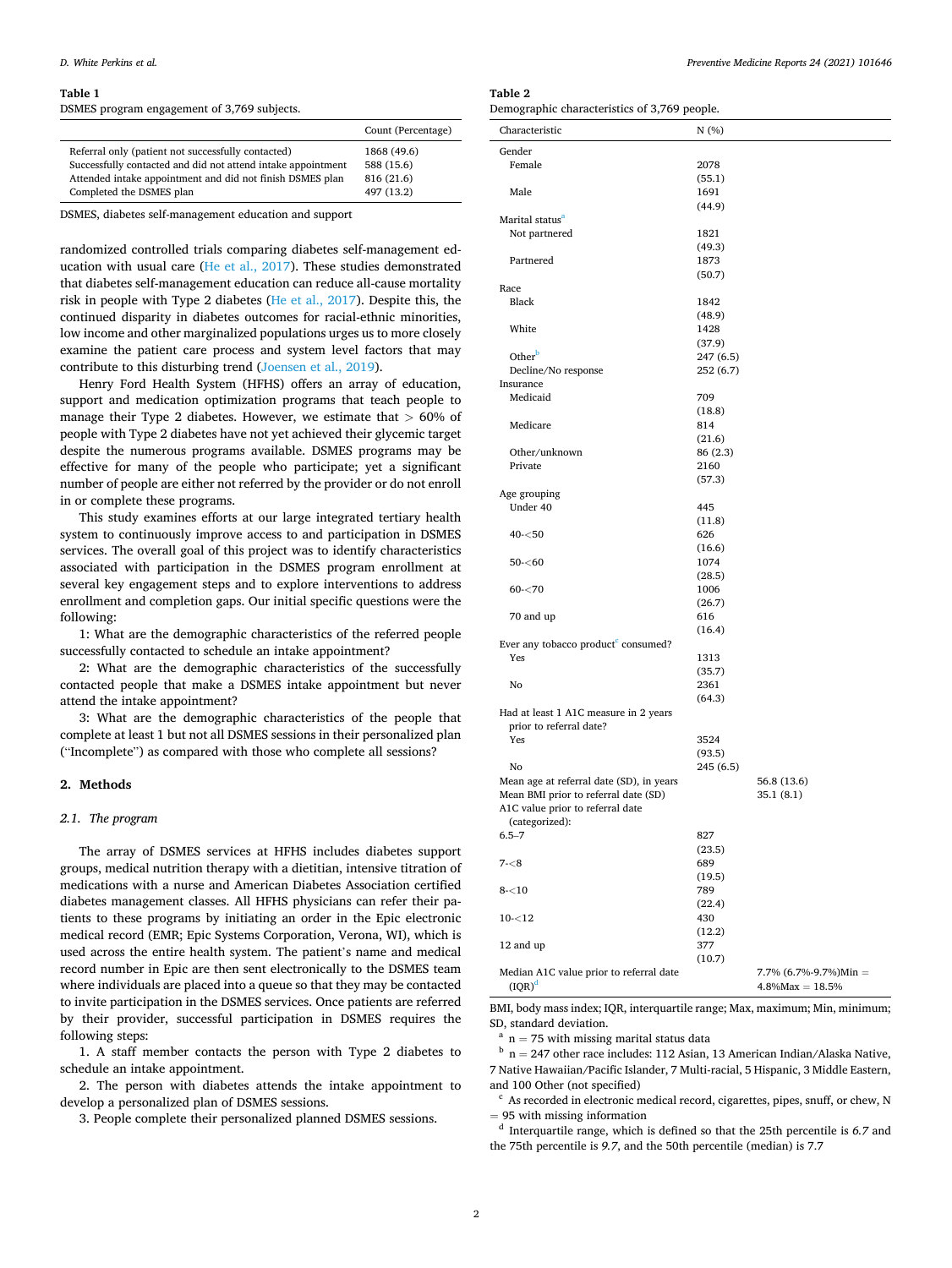|            |  | Comparing referred people not successfully contacted to those successfully |  |  |  |
|------------|--|----------------------------------------------------------------------------|--|--|--|
| contacted. |  |                                                                            |  |  |  |

| Successfully Contacted, N (%)                  |            |            |            |           |  |  |  |
|------------------------------------------------|------------|------------|------------|-----------|--|--|--|
| Covariate                                      | Level      | $No (N =$  | Yes $(N =$ | P-        |  |  |  |
|                                                |            | 1868)      | 1901)      | value*    |  |  |  |
| Age at referral                                | Under 40   | 266        | 179        | < 0.05    |  |  |  |
|                                                |            | (14.2%)    | $(9.4\%)$  |           |  |  |  |
|                                                | $40 - 50$  | 325        | 301        |           |  |  |  |
|                                                |            | (17.4%)    | $(15.9\%)$ |           |  |  |  |
|                                                | $50 - 60$  | 523 (28%)  | 551 (29%)  |           |  |  |  |
|                                                | $60 - 70$  | 478        | 528        |           |  |  |  |
|                                                |            | $(25.6\%)$ | (27.8%)    |           |  |  |  |
|                                                | 70 and up  | 276        | 340        |           |  |  |  |
|                                                |            | $(14.8\%)$ | $(17.9\%)$ |           |  |  |  |
| Gender                                         | Female     | 961        | 1117       | < 0.05    |  |  |  |
|                                                |            | (51.4%)    | $(58.8\%)$ |           |  |  |  |
|                                                | Male       | 907        | 784        |           |  |  |  |
|                                                |            | $(48.6\%)$ | (41.2%)    |           |  |  |  |
| Race                                           | Black      | 794        | 1048       | ${<}0.05$ |  |  |  |
|                                                |            | (42.5%)    | (55.1%)    |           |  |  |  |
|                                                | Decline/   | 122        | 130        |           |  |  |  |
|                                                | Unknown    | $(6.5\%)$  | $(6.8\%)$  |           |  |  |  |
|                                                | Other      | 148        | 99 (5.2%)  |           |  |  |  |
|                                                |            | (7.9%)     |            |           |  |  |  |
|                                                | White      | 804 (43%)  | 624        |           |  |  |  |
|                                                |            |            | $(32.8\%)$ |           |  |  |  |
| Marital status                                 | Not        | 884        | 937        | 0.221     |  |  |  |
|                                                | partnered  | (48.3%)    | (50.3%)    |           |  |  |  |
|                                                | Partnered  | 947        | 926        |           |  |  |  |
|                                                |            | (51.7%)    | (49.7%)    |           |  |  |  |
| Insurance                                      | Medicaid   | 382        | 327        | $<$ 0.05  |  |  |  |
|                                                |            | (20.4%)    | (17.2%)    |           |  |  |  |
|                                                | Medicare   | 353        | 461        |           |  |  |  |
|                                                |            | (18.9%)    | (24.3%)    |           |  |  |  |
|                                                | Other/     | 49 (2.6%)  | 37 (1.9%)  |           |  |  |  |
|                                                | unknown    |            |            |           |  |  |  |
|                                                | Private    | 1084       | 1076       |           |  |  |  |
|                                                |            | (58%)      | $(56.6\%)$ |           |  |  |  |
| Ever any tobacco products                      | No         | 1169       | 1192       | 0.891     |  |  |  |
|                                                |            | (64.4%)    | (64.2%)    |           |  |  |  |
|                                                | Yes        | 647        | 666        |           |  |  |  |
|                                                |            | (35.6%)    | $(35.8\%)$ |           |  |  |  |
| Had at least 1 A1C measure                     | No         | 148        | 97 (5.1%)  | ${<}0.05$ |  |  |  |
| in2 years prior to referral                    |            | (7.9%)     |            |           |  |  |  |
| date                                           | Yes        | 1720       | 1804       |           |  |  |  |
|                                                |            | $(92.1\%)$ | $(94.9\%)$ |           |  |  |  |
| A1C value prior to referral                    | N          | 1720       | 1804       | 0.175     |  |  |  |
| date (in %)                                    |            |            |            |           |  |  |  |
|                                                | Median     | 7.7        | 7.6        |           |  |  |  |
|                                                | 25th       | 6.7        | 6.7        |           |  |  |  |
|                                                | percentile |            |            |           |  |  |  |
|                                                | 75th       | 9.8        | 9.6        |           |  |  |  |
|                                                | percentile |            |            |           |  |  |  |
|                                                | Mean       | 8.5        | 8.4        |           |  |  |  |
| BMI prior to referral date,<br>$\text{kg/m}^2$ | N          | 1781       | 1846       | 0.637     |  |  |  |
|                                                | Mean (SD)  | 35(8.3)    | 35.1(8)    |           |  |  |  |
| Age at referral                                | N          | 1868       | 1899       | < 0.05    |  |  |  |
|                                                | Mean (SD)  | 55.7 (14)  | 57.9       |           |  |  |  |
|                                                |            |            | (13.1)     |           |  |  |  |

BMI, body mass index; SD, standard deviation.

<sup>a</sup>The parametric p-value is calculated by analysis of variance for numerical covariates, except A1C where values were non-normally distributed, so a Wilcoxon rank sum test was performed, and chisquare test for categorical covariates.

#### *2.2. People and data*

The medical record numbers from all patients with Type 2 diabetes referred to the HFHS DSMES program between October 1, 2018 and September 30, 2019 ( $n = 3794$ ) were compiled. Queries were run using the Epic Clarity data warehouse, derived from Epic EMR data, to collect additional descriptive data on these individuals. As some data change

over time, the information taken closest and prior to the DSMES referral date was used. Data collected include patient sex, body mass index (BMI) in kg/m<sup>2</sup> , insurance type, marital status, race, age, ever used tobacco, and all glycated hemoglobin A1C (A1C) measures in the last 2 years. The study was approved by the HFHS Institutional Review Board (Protocol #13625).

#### *2.3. Analyses*

Descriptive statistics were calculated to describe these people with Type 2 diabetes (mean, standard deviations, medians, and quartiles). Comparisons across groups were made using analysis of variance, Wilcoxon rank sum tests and chi-square tests. We then used Classification and Regression Tree (CART) analyses to examine which of a limited set of variables (age, race, gender, partnered, prior BMI, A1C value, smoking status, and documented insurance) are most important in predicting each of the binary outcomes of interest (i.e., intake appointment made, attended intake appointment, and DSMES program completed). Using CART analyses, we can build a decision tree by sequentially selecting optimal splits in the data (i.e., each variable) to maximize the prediction of the outcome variable. The first split is the single best classifier of the outcome variable. All possible binary splits are considered for both categorical and continuous variables, and variables can be repeated (e.g., age may be a split near the top of the tree and again further down the tree) to reflect complex interactions. The color of the nodes on the tree are red if they had a percentage *>* 51% vs green for those that had a percentage *<* 50% of the desired outcome.

#### **3. Results**

Of the 3794 people with Type 2 diabetes referred to the DSMES, 25 died during the follow-up period and were excluded leaving an analytic sample size of 3769. The overall breakdown of progress through the program is reported in [Table 1,](#page-2-0) with a 13.2% overall rate of DSMES program completion. Of the 3769 people, 44.9% ( $n = 1691$ ) are male and  $55.1\%$  (n = 2078) are female and nearly half were of Black race (48.9%). The average age was 56.8 years old at time of provider referral (standard deviation  $= 13.6$ ), with a range from 10 years to 99 years. Most people had private insurance (57.3%), nearly two-thirds (64.3%) reported never using tobacco products, and the average BMI was 35.1 kg/m<sup>2</sup> (standard deviation = 8.1) [\(Table 2](#page-2-0)). At least one A1C measurement was available for 93.5% of the study population ( $n = 3524$ ). The median A1C value closest and prior to the referral date was 7.7% (25th percentile  $= 6.7\%$ ; 75th percentile  $= 9.7\%$ ) with 11.7% (n  $= 412$ ) of the A1C measures *<* 6.5% (diagnostic) and 10.7% (n = 377) of the A1C measures *>* 12% ([Table 2](#page-2-0)).

#### *3.1. What are the demographic characteristics of the referred people successfully contacted to schedule a DSMES intake appointment?*

Table 3 compares the 1868 (49.6%) of people not successfully contacted with the 50.4% ( $n = 1901$ ) successfully contacted. Those not successfully contacted tended to be younger, male gender and were more likely to be White. They were also more likely to be on Medicaid vs Medicare insurance. There was no statistically significant difference in contact success based on whether the patient reported a "partnered" marital status (i.e., married or significant other) or whether they had a record of ever using tobacco. Those not successfully contacted were less likely to have a prior A1C value available via the EMR (92.1% vs 94.9%); however, the distributions of actual A1C value and prior BMI were not statistically significantly different between those who were successfully contacted and those who were not successfully contacted.

We then used CART to identify which of a limited set of variables (age, race, gender, partnered, prior BMI, A1C value, smoking status, and insurance type) are most important in predicting those who were "not successfully contacted" ([Fig. 1\)](#page-4-0). The overall rate of "not successfully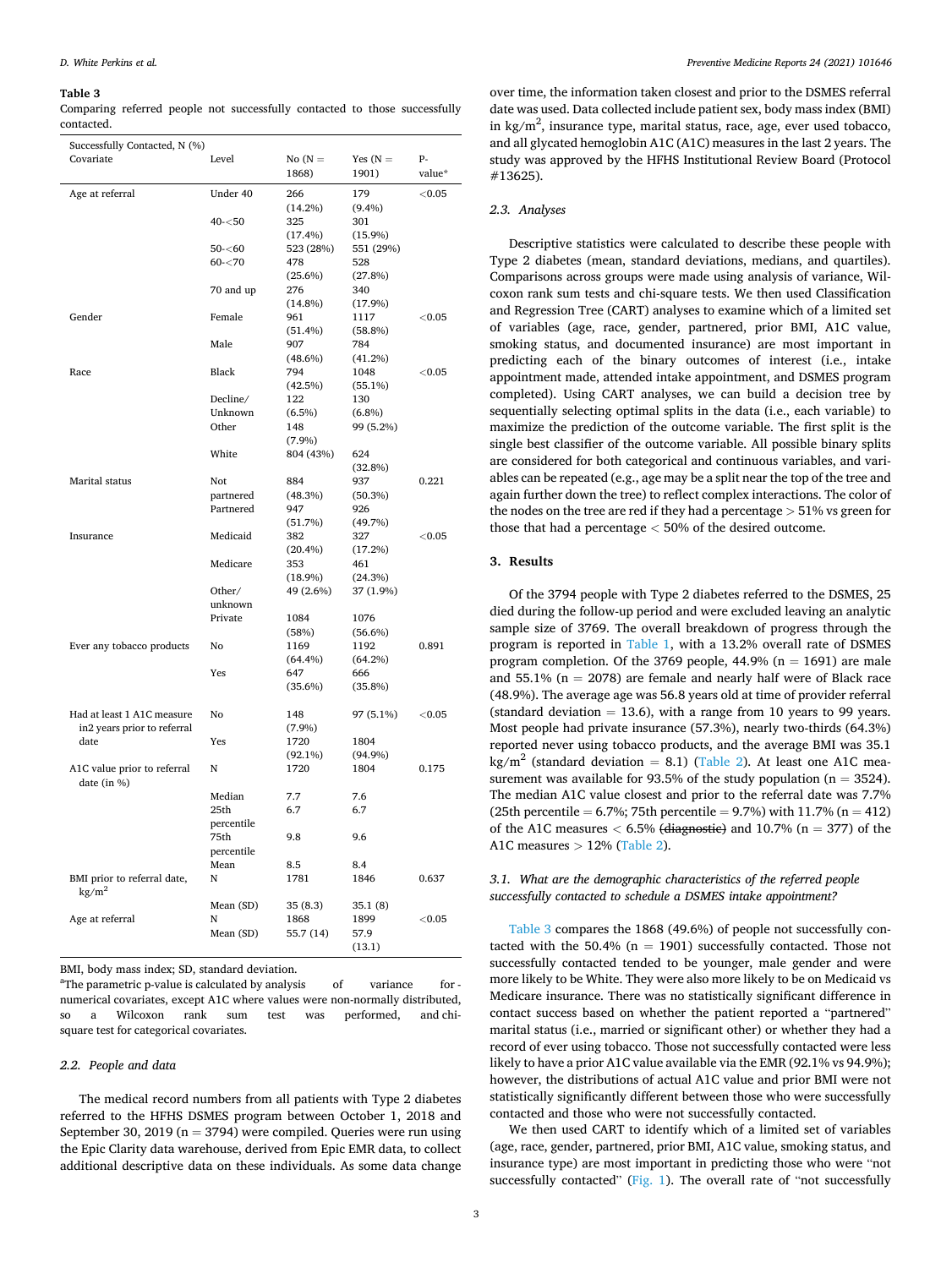<span id="page-4-0"></span>

Fig. 1. All people (N = 3769), Decision tree for those who were successfully contacted to schedule an intake appointment ("Successfully contacted").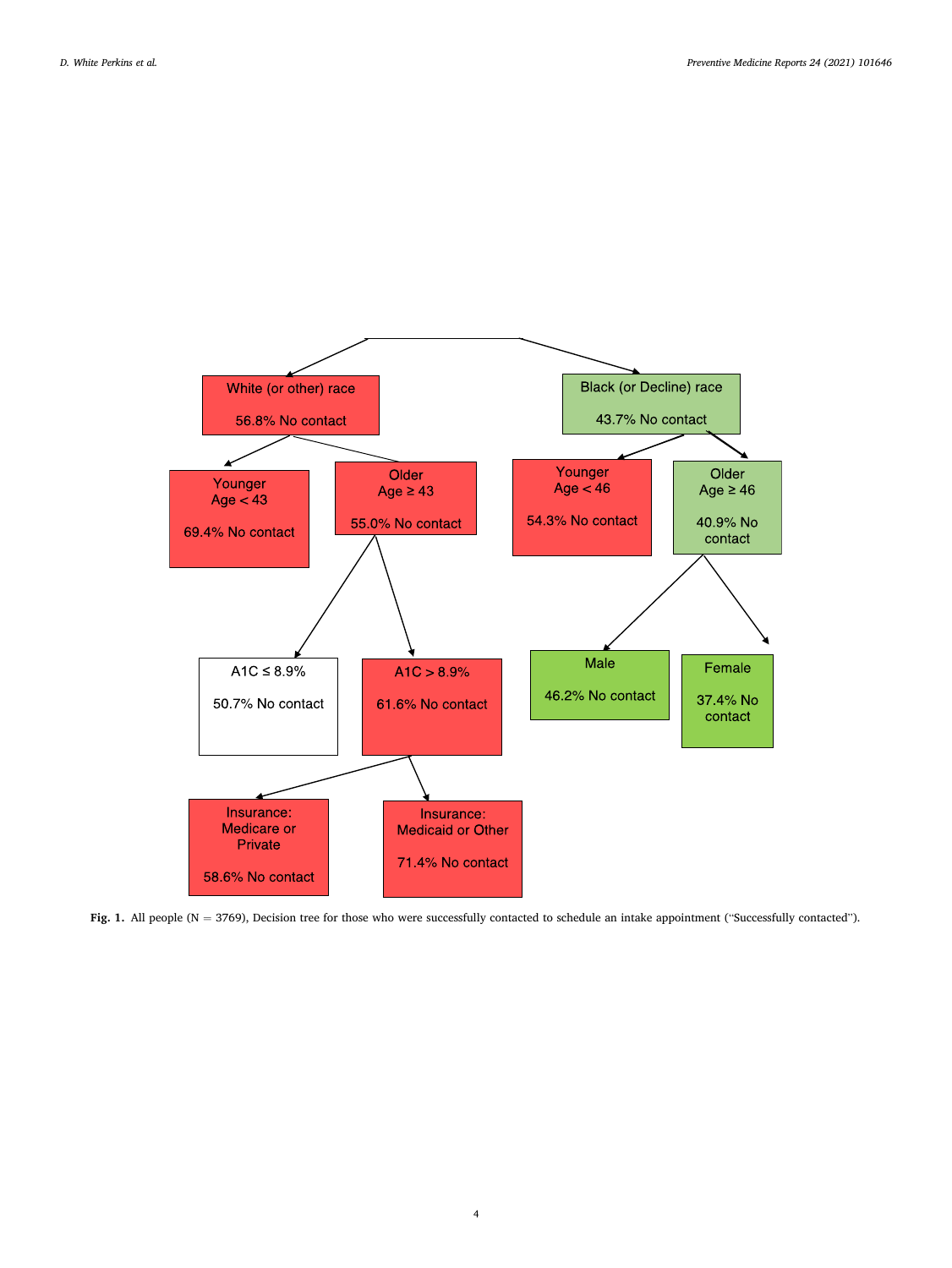Among people who scheduled DSMES intake appointment, comparing those who completed DSMES program vs those who did not attend intake appointment ("No Shows").

|                     |            |           | <b>DSMES Completion Status</b> |                |                    |
|---------------------|------------|-----------|--------------------------------|----------------|--------------------|
| Covariate           | Statistics | Level     | Completed                      | "No            | p.                 |
|                     |            |           | <b>DSMES</b>                   | Shows"         | value <sup>a</sup> |
|                     |            |           | $ProgramN =$                   | $N = 588$      |                    |
|                     |            |           | 497                            |                |                    |
| Age at referral     | N (%)      | Under 40  | 18 (3.6%)                      | 77             | < 0.05             |
|                     |            |           |                                | (13.1%)        |                    |
|                     | N (%)      | $40 - 50$ | 53 (10.7%)                     | 102            |                    |
|                     |            |           |                                | (17.3%)        |                    |
|                     | N (%)      | $50 - 60$ | 127 (25.7%)                    | 169            |                    |
|                     |            |           |                                | (28.7%)        |                    |
|                     | N (%)      | $60 - 70$ | 182 (36.8%)                    | 146            |                    |
|                     |            |           |                                | (24.8%)        |                    |
|                     | N(%)       | 70 and up | 115 (23.2%)                    | 94 (16%)       |                    |
| Gender              | N (%)      | Female    | 264 (53.1%)                    | 352            | ${<}0.05$          |
|                     |            |           |                                | (59.9%)        |                    |
|                     | N (%)      | Male      | 233 (46.9%)                    | 236            |                    |
|                     |            |           |                                | $(40.1\%)$     |                    |
| Race                | N (%)      | Black     | 242 (48.7%)                    | 351            | ${<}0.05$          |
|                     |            |           |                                | (59.7%)        |                    |
|                     | N (%)      | Decline/  | 38 (7.6%)                      | 39             |                    |
|                     |            | Unknown   |                                | $(6.6\%)$      |                    |
|                     | N (%)      | Other     | 17 (3.4%)                      | 35 (6%)        |                    |
|                     | N (%)      | White     | 200 (40.2%)                    | 163            |                    |
|                     |            |           |                                | (27.7%)        |                    |
| Marital status      | N(%)       | Not       | 208 (42.4%)                    | 321            | < 0.05             |
|                     |            | partnered |                                | (56%)          |                    |
|                     | N (%)      | Partnered | 283 (57.6%)                    | 252            |                    |
|                     |            |           |                                | (44%)          |                    |
| Insurance           | N (%)      | Medicaid  | 37 (7.4%)                      | 143            | $<$ 0.05           |
|                     |            |           |                                | (24.3%)        |                    |
|                     | N (%)      | Medicare  | 164 (33%)                      | 114            |                    |
|                     |            |           |                                | $(19.4\%)$     |                    |
|                     | N (%)      | Other/    | $7(1.4\%)$                     | 13             |                    |
|                     |            | unknown   |                                | $(2.2\%)$      |                    |
|                     | N(%)       | Private   | 289 (58.1%)                    | 318<br>(54.1%) |                    |
| Ever any            | N (%)      | No        | 305 (63.7%)                    | 354            | 0.527              |
| tobacco             |            |           |                                | (61.8%)        |                    |
| products            | N (%)      | Yes       | 174 (36.3%)                    | 219            |                    |
|                     |            |           |                                | (38.2%)        |                    |
| Age at referral     | N          |           | 495                            | 588            | < 0.05             |
|                     | Mean       |           | 61.9 (11.2)                    | 56.2(14)       |                    |
|                     | (SD)       |           |                                |                |                    |
| Had at least 1      | N (%)      | No        | 24 (4.8%)                      | 33             | 0.564              |
| A1C                 |            |           |                                | $(5.6\%)$      |                    |
| measure in          | N (%)      | Yes       | 473 (95.2%)                    | 555            |                    |
| two years           |            |           |                                | (94.4%)        |                    |
| prior to            |            |           |                                |                |                    |
| referral date       |            |           |                                |                |                    |
| A1C value           | N          |           | 473                            | 555            | < 0.05             |
| prior to            | Median     |           | 7.3                            | 7.8            |                    |
| referral date       | 25th       |           | 6.6                            | 6.7            |                    |
| (in %)              | percentile |           |                                |                |                    |
|                     | 75th       |           | 8.7                            | 10.7           |                    |
|                     | percentile |           |                                |                |                    |
| <b>BMI</b> prior to | N          |           | 481                            | 569            | 0.585              |
| referral date       | Mean       |           | 35.3 (7.6)                     | 35(8.3)        |                    |
|                     | (SD)       |           |                                |                |                    |

BMI, body mass index DSMES, diabetes self-management education and support, SD, standard deviation.<br><sup>a</sup> The parametric p-value is calculated by analysis of variance for -

numerical covariates, except A1C where values were non-normally distributed, a Wilcoxon rank sum test was performed, and chisquare test for categorical covariates.

contacted" in the sample was 49.6%. The most important variable found to predict who was successfully contacted was race and that is seen as the first split in the decision tree of [Fig. 1.](#page-4-0) The data showed that the White plus other race group (this is primarily White race so will be referred to as White for simplicity) had a higher rate of "not successfully contacted" at 56.8% as compared with the Black plus "Declined race group" (will be referred to as Black for simplicity) of which 43.7% were "not successfully contacted." We found that White people older than 43 years, with a prior A1C value *>* 8.9 and with Medicaid/Other insurance had the highest "not successfully contacted" rate of 71.4%. Conversely, the subgroup of Black females of age  $\geq$  46 years had the *lowest* "not successfully contacted" rate of 37.4%. Smoking, partnered status, and prior BMI did not influence the contact rates.

Of the 1901 participants that were contacted by staff, 476 completed their DSMES plan; 588 did not appear at their scheduled intake appointment ("No Show"), and 816 started but did not complete their DSMES program plan ("Incomplete" [42.9%]). The goal of the DSMES program is to have all contacted individuals make and attend an intake appointment where they will develop a DSMES program plan, which they should complete; therefore, the subsequent research questions, addressed these steps.

#### *3.2. What are the demographic characteristics of the successfully contacted people that make a DSMES intake appointment but never attend the intake appointment?*

Table 4 shows the basic comparison of the 497 people who attended their intake appointment and developed a DSMES plan vs the 588 people who did not attend their intake appointment (referred to as "No Show" group). The "No Show" group tended to be younger (mean age 56 vs 62 years), were slightly more likely to be female, of Black race and not partnered. Members of the "No Show" group were more likely to have Medicaid and less likely to have Medicare. There was no difference in mean BMI between the two groups nor was either group more or less likely to have a prior A1C value available via the EMR. For those with a prior A1C value, the "No Show" group tended to have higher prior A1C value (median of 7.8% as compared with a median of 7.3% in those who fully completed the program).

[Fig. 2](#page-6-0) shows the results from the CART analysis in which the important factors for being a "No Show" are identified when compared with individuals who completed their DSMES appointment. The same limited set of variables was used: age, gender, race, insurance, marital status, BMI and A1C. The variables that were importantly related to the "No Show" rate are insurance, age, gender and prior A1C value as depicted in [Fig. 2](#page-6-0). Those with insurance of Medicaid or Other had the highest "No Show" rate at 78% as compared with 48.8% of those with other insurance (Private or Medicare). Among those who had Private/ Medicare insurance, age was again an important factor with those of younger age (*<*48 years) having a higher "No Show" rate at 73.7% compared with older people (44.5%). Within the private/Medicare insurance group, there was a further split after age – when age was at least 48 years, the prior A1C value mattered. More specifically, when the person's A1C was at least 8.1%, they were slightly more likely to be a "No Show" (54.4%). The lowest "No Show" rate occurred among those with Medicare or private insurance and those who were at least 48 years of age and whose A1C was *<* 8.1% (39.5%). Conversely, within the Medicare/private insurance group, those of Black race younger than 48 years had a high "No Show" rate (81.3%).

*3.3. What are the demographic characteristics of the people that complete at least one but not all DSMES sessions in their personalized plan ("Incomplete") as compared with those who complete all sessions?* 

[Table 5](#page-7-0) shows the comparison of the 497 people who fully completed the DSMES program vs the 816 who did not complete all sessions after attending their intake appointment to make a personalized DSMES plan. The "Incomplete" group tended to be younger (mean age 57 vs 62 years), were slightly more likely to be female, of Black race and not partnered. The insurance of the "Incomplete" group was more likely to be Medicaid and less likely to be Medicare. There was no difference in mean BMI between the two groups nor was either group more or less likely to have a prior A1C value available in the EMR. For those with a prior A1C value, the "Incomplete" group tended to have a higher prior A1C value with a median of 7.8% as compared with a median of 7.3% in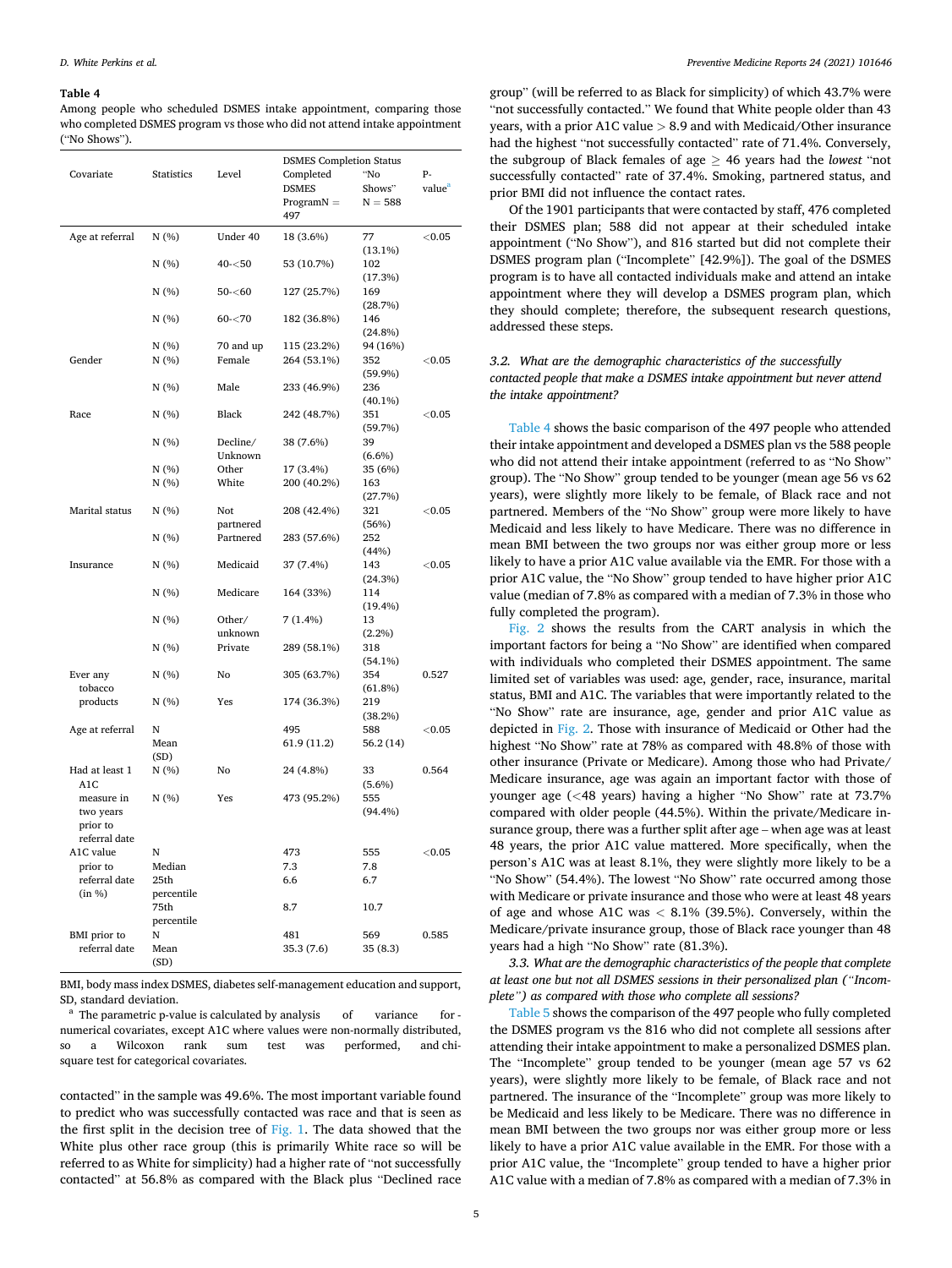<span id="page-6-0"></span>

**Fig. 2.** Decision tree for those who did not complete their intake appointment ("No Show").

#### the "Completers" group.

[Fig. 3](#page-8-0) shows the results from the CART analysis, comparing those who did not complete their DSMES plan ("Incomplete") with those who completed their DSMES plan ("Completers"), using the same limited set of variables: age, gender, race, insurance, marital status, BMI and A1C. Age, gender and prior A1C level were most importantly related to being in the "Incomplete" group. People aged at least 62 years had a lower incompletion rate with 51.1% as compared with 70.7% in people younger than 62 years. The completion rate was even lower among those younger than 47 years (82.3%). Older males with a lower prior A1C (≤8.3%) had the lowest incompletion rate (34.0%). Among those of older age, the subgroup that may benefit the most from a DSMES program changes focused on increasing completing DSMES plans would be those people with higher A1C values (*>*8.3%; incompletion rate of 63.4%).

#### **4. Discussion**

In these analyses, we used variables available in the EMR to identify subgroup characteristics of people at various stages of engagement in DSMES . Findings showing that almost half of those referred were not successfully contacted along with the overall low completion rate of 13.2% confirm the need to examine factors predictive of participation and completion. Overall, these results highlight several opportunities to improve patient engagement across demographic groups.

There analyses identified younger males with Medicaid insurance, likely a proxy for low income, as comprising the greatest proportion of those who were not successfully contacted and of those who did not show for intake appointments. This is not surprising as we know that younger people with diabetes often face multiple life-stage stressors such as furthering their education, working, caring for a child and maintaining stable housing, which can be at odds with optimal diabetes care ([McCoy et al., 2019\)](#page-8-0). Black women over the age of 46 years in this analysis had the highest rate contact (62.6%),. The higher "No Show" rates among people with higher A1c values deserves further study of possible causes such as burden of treatment, level of confidence/selfefficacy for management behaviors and the level of social and family support. Similarly higher "No Show" rates among those with Medicaid insurance may reflect the added challenges of lower socioeconomic status. These results are consistent with other studies ([Adjei Boakye](#page-8-0)  [et al., 2018; Lee, 2020](#page-8-0)) that found that non-Hispanic black respondents, compared with non-Hispanic white respondents, were more likely to report engaging in DSMES while men and respondents younger than 65 years of age were less likely to engage in DSMES. Respondents with health insurance and respondents who used insulin were significantly more likely to engage in DSMES as were those whose annual household income was  $>$  \$50,000. Our study examined trends in patient engagement after referral including being successfully contacted by staff, attending an intake appointment and participation in DSMES classes. While we could have made additional comparisons between subgroups at various stages of the DSMES process, we chose *a priori* to focus on these 3 steps in the completion process..

Based on our findings in this analysis, we have implemented several changes in DSMES program engagement and retention efforts, using a quality improvement approach to monitor impact. We routinely screen for social needs, enact service recovery procedures for those who miss scheduled sessions, and offer more individual education sessions to complete the DSMES plan. Consensus reports ([Powers et al., 2020\)](#page-8-0) recommend creative technology-based solutions to increase reach and engagement, such as telehealth, EMRs, mobile applications, and cognitive computing to proactively identify and track people, combined with individualized and contextualized services. Thus, we have now added secure text messaging by the DSMES staff and have increased communication through the EMR patient portal. We are also incorporating feedback from our recently convened patient advisory panel on the design of outreach and educational materials to ensure they are patient centered, culturally appropriate and meet health literacy standards. Aligned with American Diabetes Association's (ADA) recommendations to identify and address health system, payor, provider, and patient level barriers to diabetes self-management education and support, our health system has given DSMES staff access to a standardized 15-question social determinants of health screening tool in our EMR that assesses barriers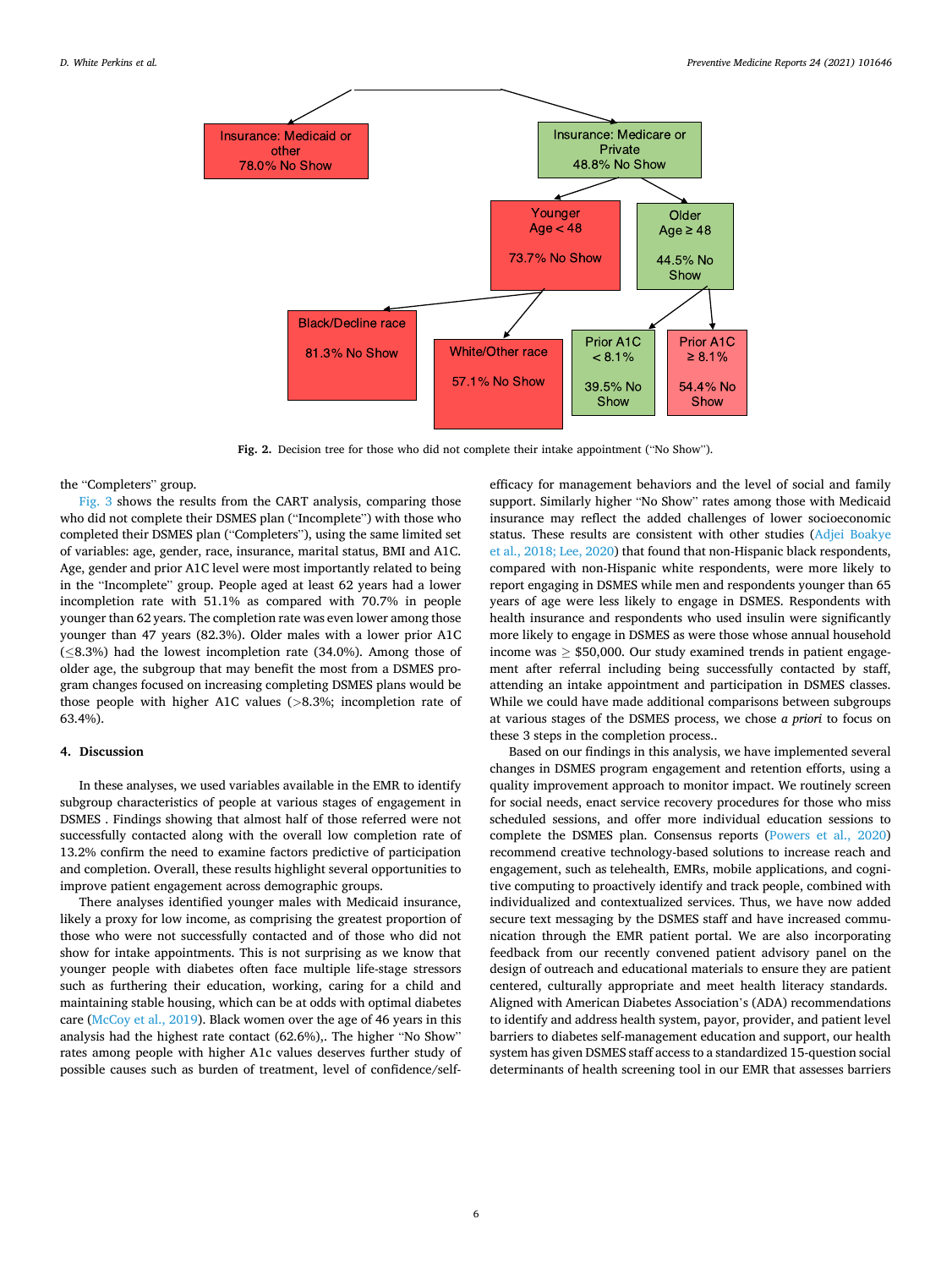<span id="page-7-0"></span>Comparing people who attended at least 1 but not all DSMES session ("Incomplete") with those that completed all sessions.

|                  |                   |           | <b>DSMES Completion Status</b> |              |                    |
|------------------|-------------------|-----------|--------------------------------|--------------|--------------------|
| Covariate        | <b>Statistics</b> | Level     | Completed                      | "Incomplete" | $P -$              |
|                  |                   |           | <b>DSMES</b>                   | $N = 816$    | value <sup>a</sup> |
|                  |                   |           | ProgramN                       |              |                    |
|                  |                   |           | $= 497$                        |              |                    |
| Age at           | N(% )             | Under 40  | 18 (3.6%)                      | 84 (10.3%)   | < 0.05             |
| referral         | N(%)              | $40 - 50$ | 53 (10.7%)                     | 146 (17.9%)  |                    |
|                  | N (%)             | $50 - 60$ | 127 (25.7%)                    | 255 (31.3%)  |                    |
|                  | N(%)              | $60 - 70$ | 182 (36.8%)                    | 200 (24.5%)  |                    |
|                  | N (%)             | 70 and up | 115 (23.2%)                    | 131 (16.1%)  |                    |
| Gender           | N (%)             | Female    | 264 (53.1%)                    | 501 (61.4%)  | ${<}0.05$          |
|                  | N (%)             | Male      | 233 (46.9%)                    | 315 (38.6%)  |                    |
| Race             | N (%)             | Black     | 242 (48.7%)                    | 455 (55.8%)  | ${<}0.05$          |
|                  | N (%)             | Decline/  | 38 (7.6%)                      | 53 (6.5%)    |                    |
|                  |                   | Unknown   |                                |              |                    |
|                  | N(%)              | Other     | 17 (3.4%)                      | 47 (5.8%)    |                    |
|                  | N (%)             | White     | 200 (40.2%)                    | 261 (32%)    |                    |
| Marital          | N (%)             | Not       | 208 (42.4%)                    | 408 (51.1%)  | $<$ 0.05           |
| status           |                   | partnered |                                |              |                    |
|                  | N (%)             | Partnered | 283 (57.6%)                    | 391 (48.9%)  |                    |
| Insurance        | N(%)              | Medicaid  | 37 (7.4%)                      | 147 (18%)    | ${<}0.05$          |
|                  | N (%)             | Medicare  | 164 (33%)                      | 183 (22.4%)  |                    |
|                  | N (%)             | Other/    | 7 (1.4%)                       | 17 (2.1%)    |                    |
|                  |                   | unknown   |                                |              |                    |
|                  | N (%)             | Private   | 289 (58.1%)                    | 469 (57.5%)  |                    |
| Ever used        | N (%)             | No        | 305 (63.7%)                    | 533 (66.1%)  | 0.37               |
| any              | N (%)             | Yes       | 174 (36.3%)                    | 273 (33.9%)  |                    |
| tobacco          |                   |           |                                |              |                    |
| products         |                   |           |                                |              |                    |
| Age at           | N                 |           | 495                            | 816          | ${<}0.05$          |
| referral         | Mean              |           | 61.9 (11.2)                    | 56.7 (13.1)  |                    |
|                  | (SD)              |           |                                |              |                    |
| Had at least     |                   |           |                                |              |                    |
| 1 A1C            | N (%)             | No        | 24 (4.8%)                      | 40 (4.9%)    | 0.95               |
| measure          | N(%)              | Yes       | 473 (95.2%)                    | 776 (95.1%)  |                    |
| in 2 years       |                   |           |                                |              |                    |
| prior to         |                   |           |                                |              |                    |
| referral         |                   |           |                                |              |                    |
| date             |                   |           |                                |              |                    |
| A1C value        | N                 |           | 473                            | 776          | < 0.05             |
| prior to         | Median            |           | 7.3                            | 7.8          |                    |
| referral         | 25th              |           | 6.6                            | 6.6          |                    |
| date (in         | percentile        |           |                                |              |                    |
| %                | 75th              |           | 8.7                            | 9.9          |                    |
|                  | percentile        |           |                                |              |                    |
| <b>BMI</b> prior | N                 |           | 481                            | 796          | 0.80               |
| to               | Mean              |           | 35.3 (7.6)                     | 35.2(8)      |                    |
| referral         | (SD)              |           |                                |              |                    |
| date             |                   |           |                                |              |                    |

BMI, body mass index; DSMES, diabetes self-management education and support; SD, standard deviation.<br><sup>a</sup> The parametric p-value is calculated by analysis of variance for -

numerical covariates, except A1C where values were non-normally distributed, so a Wilcoxon rank sum test was performed, and chisquare test for categorical covariates.

including, but not limited to, transportation, finances, and food insecurity. The DSMES staff have been trained to administer this tool to people with an empathic inquiry approach. People who indicate a need are then referred to ambulatory case managers to connect them with appropriate health system and community resources such as rides to appointments and local food banks. We continue to track both the social determinants of health screening and referral rates for analysis of barriers to participation. Prior to our analyses, our DSMES staff initiated contact with patients by telephone within 2 business days of referral and then followed up those not reached with up to 2 additional telephone calls and a letter within 7 days of the last attempt. If patients

initiated their individualized goal plan, then subsequently missed an appointment, the recovery team attempted to contact them beginning on the day of the missed appointment. They made 3 recovery attempts – 2 via telephone and 1 via United States Postal Service. If the DSMES staff were unsuccessful, the patient was then considered lost to follow-up. We have changed work processes so that people with diabetes who disengage in the process at any stage, are more quickly identified via standardized reports and successfully contacted to "rescue" their participation. We are also collecting information from those who decline participation or who disengage to understand the primary reasons for their choices. Due to COVID-19 pandemic precautions, group sessions were converted to individualized sessions conducted via telephone and internet meetings in which facilitators engage patients in shared decision-making and use conversational maps for developing an individualized goal plan which is reviewed and assessed at every visit.

#### **5. Conclusion**

These results exemplify the importance of ADA recommendations to identify and address barriers affecting participation with DSMES services following referral. CART analysis has shown that those who were older, White race, Medicaid insured, and with higher A1C values had the lowest rates of being successfully contacted for their intake appointment.. Older males with a lower A1C (≤8.3%) had the highest rates of completing their DSMES plan. The data showed that almost half of those referred were not successfully contacted. The overall low rates of successful contact and completion confirms the need to examine predictive factors and to develop more innovative patient centered outreach. Future work may include focus groups to better understand patient preferences, barriers and experiences of diabetes distress and to obtain their feedback on patient-centered education methods such as empowerment-based self-discovery learning ([Funnell, 2016\)](#page-8-0). We may also explore implementing peer support programs to increase DSMES participation [\(Fisher et al., 2015\)](#page-8-0). The ongoing evolution of our patient engagement process is based on best practices, feedback from our people, and careful analysis of trends in utilization as we work to ensure that the right people are connected to the right program at the right time.

#### **Funding**

This research was funded by the Michigan Public Health Institute.

#### **CRediT authorship contribution statement**

**Denise White Perkins:** Conceptualization, Data curation, Formal analysis, Funding acquisition, Investigation, Methodology, Writing – original draft, Writing – review & editing. **Pam Milan:** Conceptualization, Data curation, Funding acquisition, Investigation, Methodology, Project administration, Supervision, Validation, Visualization, Writing – review & editing. **Kimberly Miazek:** Conceptualization, Funding acquisition, Investigation, Methodology, Project administration, Supervision, Writing – review & editing. **Suzanne Havstad:** Conceptualization, Data curation, Formal analysis, Investigation, Methodology, Writing – original draft, Writing – review & editing. **Ganesa Wegienka:**  Conceptualization, Formal analysis, Investigation, Methodology, Writing – original draft, Writing – review  $\&$  editing.

#### **Declaration of Competing Interest**

The authors declare that they have no known competing financial interests or personal relationships that could have appeared to influence the work reported in this paper.